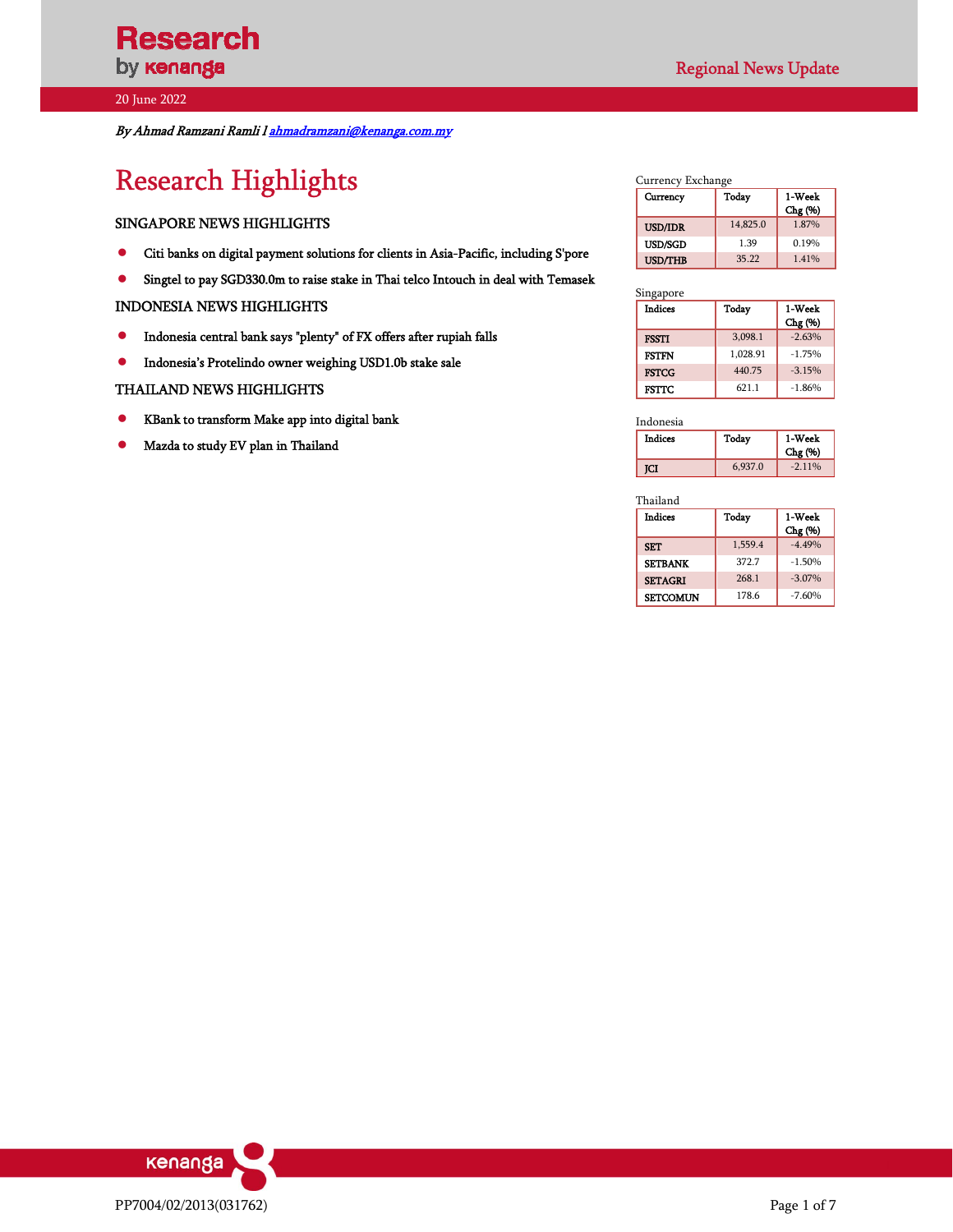## Singapore's Corporate News

### Citi banks on digital payment solutions for clients in Asia-Pacific, including S'pore

Citigroup has become the latest financial player to widen digital payment offerings to Singapore and the region. The Spring by Citi service - for corporate clients - will be expanded to key markets in the Asia-Pacific, including Australia, Hong Kong and Singapore, the United States bank said on Wednesday (June 15). This means that consumers in these markets will now be able to pay for transactions online in more ways, including via local payment methods such as cards, e-wallets and bank transfers. (Source: The Straits Times)

### Singtel to pay SGD330.0m to raise stake in Thai telco Intouch in deal with Temasek

Singtel on Thursday (June 16) proposed to raise its stake in Intouch Holdings to 25.0% from 21.2% by acquiring an additional 3.8% stake from Temasek's wholly owned subsidiary Anderton Investments. Singtel will pay SGD330.0m in cash, which represents a 5.0% discount to the volume-weighted average price for each Intouch share on the Stock Exchange of Thailand calculated for 20 trading days before the date of the share purchase agreement. (Source: The Straits Times)

# Indonesia's Corporate News

#### Indonesia central bank says "plenty" of FX offers after rupiah falls

Indonesia's central bank sees plenty of foreign exchange offers in the market, the head of its monetary management department said, even as the rupiah dropped around 0.7% in early trading on Monday (June 13). "I see that in the market until now, even though (the rupiah) is weakening, offers remain plenty," he said in a text message. "We're continuing to monitor. (Bank Indonesia) will be in the market if (there are) uneven market mechanisms or bids-offers (are) uneven," he added, noting that the drop in the rupiah was in response to high U.S. inflation. (Source: Channel News Asia)

#### Indonesia's Protelindo owner weighing USD1.0b stake sale

PT Sarana Menara Nusantara is considering selling a minority stake in its telecommunication tower unit PT Profesional Telekomunikasi Indonesia and is seeking as much as USD1.0b. Profesional Telekomunikasi, or Protelindo, as it is known, is working with a financial adviser on the sale of a 15.0% to 20.0% stake. The potential sale is targeting pension and infrastructure funds. (Source: The Edge Markets)

kenanga PP7004/02/2013(031762) Page 2 of 7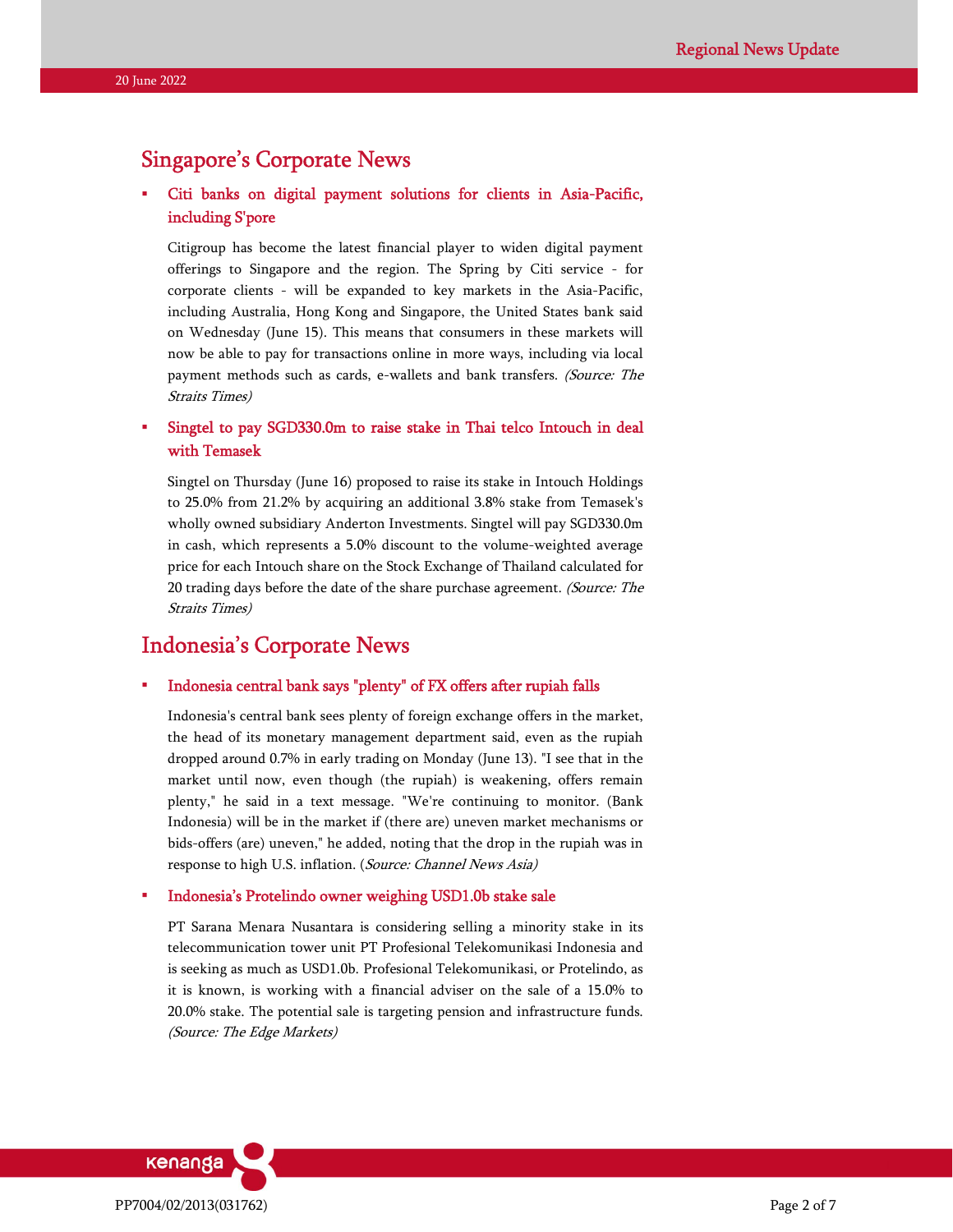# Thailand's Corporate News

#### KBank to transform Make app into digital bank

Kasikornbank (KBank) plans to turn its Make by KBank mobile banking app into a purely digital bank and apply for a virtual banking licence from the Bank of Thailand (BoT). Kattiya Indaravijaya, KBank chief executive, said KBank was interested in applying for such a licence for the Make app if the central bank makes it available. KBank is awaiting clarity on the virtual banking licence after the central bank said it would be issued for new players, including virtual banks, to enter the local banking business. (Source: Bangkok Post)

#### Mazda to study EV plan in Thailand

Mazda Sales (Thailand) Co is conducting a feasibility study into its plan to launch plug-in hybrid electric vehicles (PHEVs) and hybrid electric vehicles (HEVs) in Thailand, and expects to debut new car models within five years to serve the growing market. The Hiroshima-based company wants to seize the opportunity to market its EVs as the Thai government is promoting the use of more environmentally friendly cars as part of its efforts to reduce carbon dioxide emissions. (Source: Bangkok Post)

This section is intentionally left blank

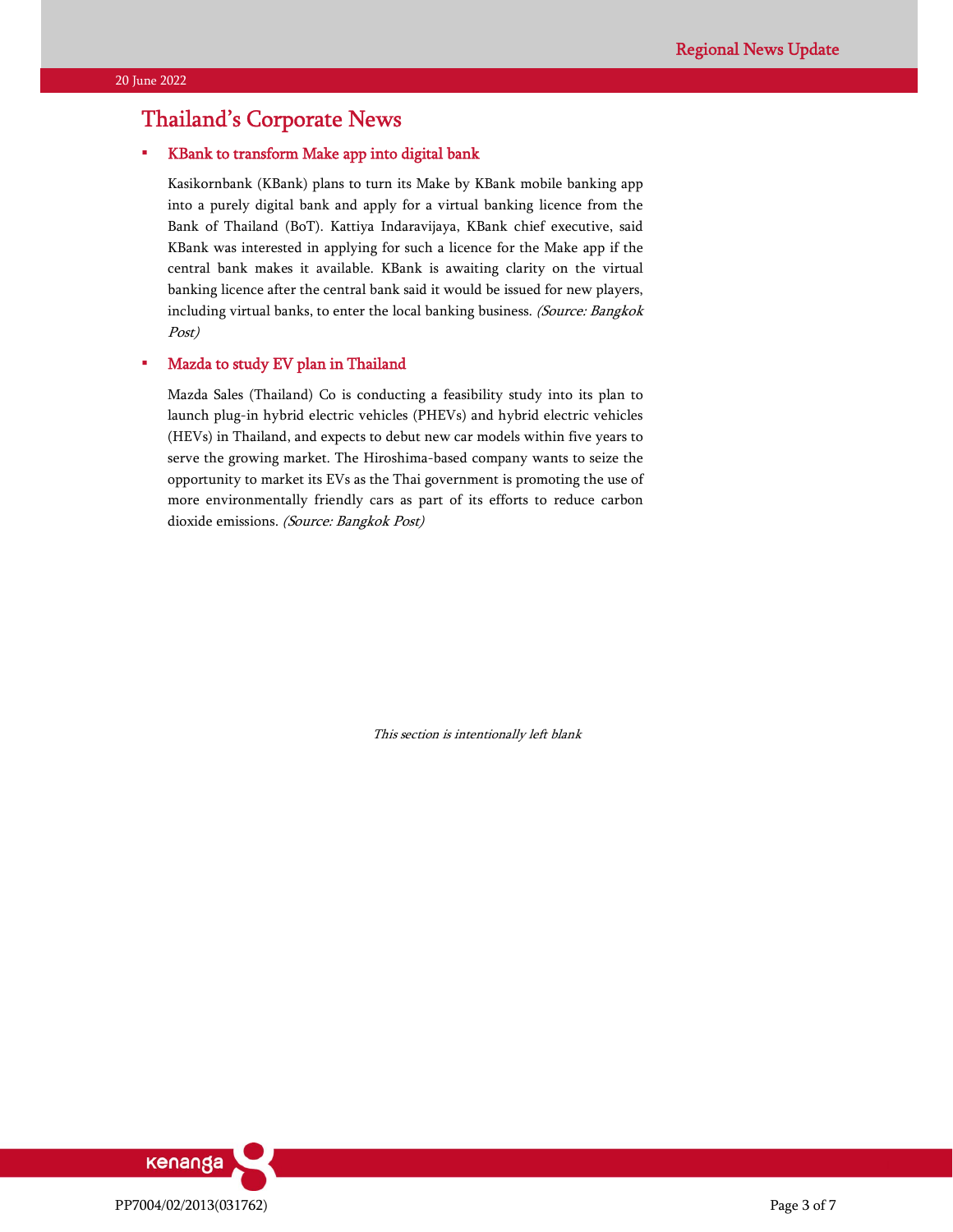|                                    | Local<br><b>Share</b><br>Price @<br>17 June | <b>Market Cap</b><br>(USDm) | <b>CY21 P/E</b> | <b>CY22 P/E</b> | <b>Current</b> |                 | <b>PBV</b> | <b>CY21</b> | <b>CY22</b> | <b>Est. DPS</b> | Est.<br>Yield | <b>Historical</b><br>12 Mth Div |
|------------------------------------|---------------------------------------------|-----------------------------|-----------------|-----------------|----------------|-----------------|------------|-------------|-------------|-----------------|---------------|---------------------------------|
| <b>Company Names</b>               | 2022                                        |                             | (x)             | (x)             | <b>EPS</b>     | <b>CY22 EPS</b> | (x)        | <b>ROE</b>  | <b>ROE</b>  | $(\text{sen})$  | (96)          | Yield                           |
| <b>Indonesia</b>                   |                                             |                             |                 |                 |                |                 |            |             |             |                 |               |                                 |
| BANK CENTRAL ASIA TBK PT           | 7,500                                       | 62306.3                     | 25.1            | 22.0            | 207.9          | 232.1           | 4.7        | 17.3        | 17.9        | 15633.6         | 2.1           | 1.9                             |
| BANK RAKYAT INDONESIA PERSER       | 4,370                                       | 44633.3                     | 14.9            | 12.5            | 258.1          | 276.1           | 2.4        | 14.9        | 16.4        | 19866.5         | 4.5           | 4.0                             |
| <b>BANK MANDIRI PERSERO TBK PT</b> | 8,075                                       | 25394.8                     | 10.8            | 9.3             | 515.2          | 586.1           | 1.9        | 16.5        | 17.7        | 41332.3         | 5.1           | 4.5                             |
| BANK NEGARA INDONESIA PERSER       | 8,175                                       | 10273.8                     | 9.6             | 7.7             | 821.3          | 836.6           | 1.2        | 12.3        | 13.7        | 20701.3         | 2.5           | 1.8                             |
| BANK DANAMON INDONESIA TBK         | 2,360                                       | 1554.4                      | 6.1             | N.A.            | 431.6          | 389.4           | 0.5        | 8.1         | 8.4         | N.A.            | N.A.          | 2.4                             |
| <b>Simple Average</b>              |                                             |                             | 13.3            | 12.9            |                |                 |            | 13.8        | 14.8        |                 |               | 2.9                             |
| <b>Singapore</b>                   |                                             |                             |                 |                 |                |                 |            |             |             |                 |               |                                 |
| DBS GROUP HOLDINGS LTD             | 29.89                                       | 55352.2                     | 10.4            | 8.9             | 2.2            | 2.5             | 1.4        | 12.8        | 14.2        | 141.8           | 4.7           | 4.6                             |
| OVERSEA-CHINESE BANKING CORP       | 11.42                                       | 36928.3                     | 9.5             | 8.3             | 1.1            | 1.1             | 1.0        | 10.2        | 11.1        | 57.4            | 5.0           | 4.6                             |
| UNITED OVERSEAS BANK LTD           | 26.83                                       | 32330.5                     | 10.3            | 8.5             | 2.4            | 2.6             | 1.0        | 10.4        | 12.0        | 131.1           | 4.9           | 4.5                             |
| <b>Simple Average</b>              |                                             |                             | 10.1            | 8.5             |                |                 |            | 11.1        | 12.4        |                 |               | 4.6                             |
| <b>Thailand</b>                    |                                             |                             |                 |                 |                |                 |            |             |             |                 |               |                                 |
| SIAM COMMERCIAL BANK PUB CO        | 106.0                                       | 10114.9                     | 8.9             | 8.2             | 12.7           | 12.9            | 0.8        | 8.9         | 9.2         | 463.0           | 4.4           | 3.8                             |
| <b>BANGKOK BANK PUBLIC CO LTD</b>  | 136.0                                       | 7357.1                      | 8.4             | 7.7             | 18.9           | 19.3            | 0.5        | 6.1         | 6.4         | 519.4           | 3.8           | 2.6                             |
| KASIKORNBANK PCL                   | 150.0                                       | 10072.0                     | 8.4             | 7.7             | 16.1           | 16.2            | 0.7        | 8.5         | 8.8         | 449.1           | 3.0           | $2.2\,$                         |
| KRUNG THAI BANK PUB CO LTD         | 15.6                                        | 6178.8                      | 8.2             | 7.5             | 2.1            | 2.1             | 0.6        | 7.2         | 7.1         | 60.6            | 3.9           | 2.7                             |
| <b>BANK OF AYUDHYA PCL</b>         | 32.0                                        | 6670.8                      | 8.4             | 7.8             | 3.4            | 4.3             | 0.7        | 8.4         | 8.7         | 79.8            | 2.5           | 2.7                             |
| <b>Simple Average</b>              |                                             |                             | 8.5             | 7.8             |                |                 |            | 7.8         | 8.0         |                 |               | 2.8                             |
| <b>Regional Average</b>            |                                             |                             | 10.7            | 9.7             |                |                 |            | 10.9        | 11.6        |                 |               | 3.2                             |
|                                    |                                             |                             |                 |                 |                |                 |            |             |             |                 |               |                                 |
| <b>Malaysia</b>                    |                                             |                             |                 |                 |                |                 |            |             |             |                 |               |                                 |
| <b>MALAYAN BANKING BHD</b>         | 8.88                                        | 24180.7                     | 12.4            | 10.7            | 0.7            | 0.7             | 1.3        | 9.5         | 10.8        | 55.7            | 6.3           | 6.5                             |
| <b>CIMB GROUP HOLDINGS BHD</b>     | 4.92                                        | 11723.3                     | 9.9             | 8.1             | 0.5            | 0.5             | 0.8        | 8.3         | 9.5         | 24.7            | 5.0           | 4.7                             |
| PUBLIC BANK BERHAD                 | 4.49                                        | 19826.7                     | 15.0            | 12.5            | 0.3            | 0.3             | 1.8        | 11.8        | 13.2        | 15.3            | 3.4           | 3.4                             |
| <b>HONG LEONG BANK BERHAD</b>      | 21.00                                       | 10355.8                     | 13.5            | 11.6            | 1.2            | 1.3             | 1.5        | 10.5        | 11.5        | 57.9            | 2.8           | 2.5                             |
| AMMB HOLDINGS BHD                  | 3.73                                        | 2810.5                      | 8.0             | 7.4             | 0.4            | 0.5             | 0.7        | 9.0         | 9.0         | 15.0            | 4.0           | N.A.                            |
| <b>RHB BANK BHD</b>                | 5.88                                        | 5634.2                      | 9.0             | 7.5             | 0.6            | 0.6             | 0.9        | 9.3         | 10.6        | 34.6            | 5.9           | 6.8                             |
| ALLIANCE BANK MALAYSIA BHD         | 3.40                                        | 1197.4                      | 8.0             | 7.4             | 0.3            | 0.4             | 0.8        | 9.9         | 10.2        | 19.7            | 5.8           | 5.4                             |
| <b>Simple Average</b>              |                                             |                             | 10.8            | 9.3             |                |                 |            | 9.8         | 10.7        |                 |               | 4.9                             |

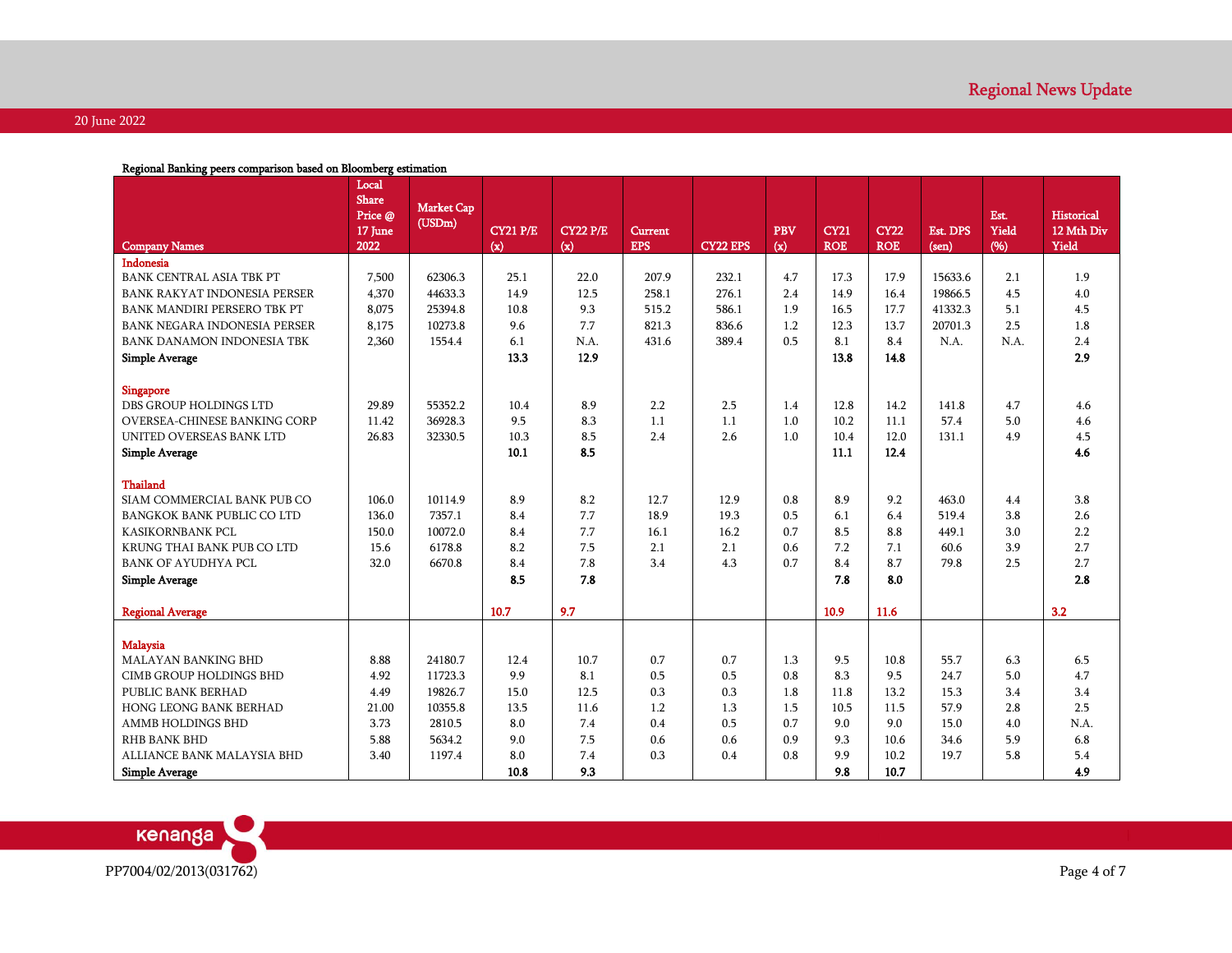| Indonesia<br>832.7<br>0.9<br>12.9<br>13820.0<br>ASTRA AGRO LESTARI TBK PT<br>10,050<br>1303.5<br>6.7<br>317.6<br>11.8<br>1.4<br>4.6<br>6.6<br>5.9<br>82.9<br>12.5<br>5820.0<br>5.0<br>PP LONDON SUMATRA INDONES PT<br>1,170<br>538.0<br>6.2<br>36.8<br>0.8<br>11.1<br>1.7<br>SAMPOERNA AGRO TBK PT<br>2,120<br>259.8<br>N.A.<br>N.A.<br>109.3<br>66.0<br>0.8<br>N.A.<br>N.A.<br>N.A.<br>N.A.<br>6.4<br>70<br>N.A.<br>N.A.<br>N.A.<br>1.2<br>N.A.<br>N.A.<br><b>EAGLE HIGH PLANTATIONS TBK P</b><br>148.7<br>N.A.<br>N.A.<br>N.A.<br>N.A.<br>N.A.<br>N.A.<br>N.A.<br>BAKRIE SUMATERA PLANTATIO PT<br>124<br>20.9<br>N.A.<br>N.A.<br>N.A.<br>N.A.<br>N.A.<br>N.A.<br>N.A.<br>6.3<br>12.7<br>4.2<br>6.4<br>11.5<br><b>Simple Average</b><br>Singapore<br>9.9<br>0.2<br>0.9<br>WILMAR INTERNATIONAL LTD<br>4.01<br>18111.8<br>9.5<br>0.2<br>9.4<br>9.5<br>12.4<br>4.3<br>3.9<br>0.5<br>0.28<br>2509.5<br>4.4<br>0.0<br>0.0<br>15.7<br>1.5<br>7.6<br>5.8<br><b>GOLDEN AGRI-RESOURCES LTD</b><br>7.1<br>10.5<br>OLAM INTERNATIONAL LTD<br>1.53<br>4230.6<br>N.A.<br>N.A.<br>N.A.<br>N.A.<br>N.A.<br>N.A.<br>N.A.<br>5.6<br>N.A.<br>N.A.<br><b>Simple Average</b><br>7.1<br>8.3<br>12.6<br>10.0<br>5.1<br>7.4<br><b>Regional Average</b><br>6.7<br>12.6<br>10.7<br>4.7<br>Malaysia<br>7016.7<br>10.9<br>0.1<br>17.8<br>5.2<br>SIME DARBY PLANTATION BHD<br>4.46<br>15.8<br>0.1<br>1.8<br>11.5<br>23.3<br>4.5<br>4.04<br>5710.1<br>0.2<br>2.4<br>17.3<br>3.7<br>3.0<br><b>IOI CORP BHD</b><br>14.4<br>15.8<br>0.1<br>14.2<br>15.1<br>0.9<br>23.40<br>5739.3<br>10.9<br>13.3<br>0.6<br>1.9<br>18.8<br>103.5<br>4.4<br>$4.3\,$<br>KUALA LUMPUR KEPONG BHD<br>14.1<br>6.70<br>0.3<br>0.2<br>1.2<br>5.0<br>4.5<br><b>GENTING PLANTATIONS BHD</b><br>1367.5<br>10.4<br>13.8<br>10.1<br>7.2<br>33.5<br>21.5<br>TA ANN HOLDINGS BERHAD<br>4.38<br>438.9<br>5.4<br>7.6<br>0.2<br>$0.1\,$<br>1.1<br>12.8<br>31.6<br>$7.2\,$<br>$3.4\,$<br>3.9<br><b>Simple Average</b><br>10.4<br>13.3<br>17.1<br>12.0 | <b>Company Names</b>   | <b>Local Share</b><br>Price @<br>17 June<br>2022 | <b>Market</b><br>Cap<br>(USDm) | <b>CY21 P/E</b><br>(x) | <b>CY22 P/E</b><br>(x) | <b>Current</b><br><b>EPS</b> | <b>CY22 EPS</b> | PBV(x) | <b>CY21</b><br><b>ROE</b> | <b>CY22</b><br><b>ROE</b> | <b>Best DPS</b><br>$(\text{sen})$ | Est. Yield<br>(96) | <b>Historical</b><br>12 Mth Div<br>Yield |
|---------------------------------------------------------------------------------------------------------------------------------------------------------------------------------------------------------------------------------------------------------------------------------------------------------------------------------------------------------------------------------------------------------------------------------------------------------------------------------------------------------------------------------------------------------------------------------------------------------------------------------------------------------------------------------------------------------------------------------------------------------------------------------------------------------------------------------------------------------------------------------------------------------------------------------------------------------------------------------------------------------------------------------------------------------------------------------------------------------------------------------------------------------------------------------------------------------------------------------------------------------------------------------------------------------------------------------------------------------------------------------------------------------------------------------------------------------------------------------------------------------------------------------------------------------------------------------------------------------------------------------------------------------------------------------------------------------------------------------------------------------------------------------------------------------------------------------------------------------------------------------------------------------------------------------------------------------------------------------------|------------------------|--------------------------------------------------|--------------------------------|------------------------|------------------------|------------------------------|-----------------|--------|---------------------------|---------------------------|-----------------------------------|--------------------|------------------------------------------|
|                                                                                                                                                                                                                                                                                                                                                                                                                                                                                                                                                                                                                                                                                                                                                                                                                                                                                                                                                                                                                                                                                                                                                                                                                                                                                                                                                                                                                                                                                                                                                                                                                                                                                                                                                                                                                                                                                                                                                                                       |                        |                                                  |                                |                        |                        |                              |                 |        |                           |                           |                                   |                    |                                          |
|                                                                                                                                                                                                                                                                                                                                                                                                                                                                                                                                                                                                                                                                                                                                                                                                                                                                                                                                                                                                                                                                                                                                                                                                                                                                                                                                                                                                                                                                                                                                                                                                                                                                                                                                                                                                                                                                                                                                                                                       |                        |                                                  |                                |                        |                        |                              |                 |        |                           |                           |                                   |                    |                                          |
|                                                                                                                                                                                                                                                                                                                                                                                                                                                                                                                                                                                                                                                                                                                                                                                                                                                                                                                                                                                                                                                                                                                                                                                                                                                                                                                                                                                                                                                                                                                                                                                                                                                                                                                                                                                                                                                                                                                                                                                       |                        |                                                  |                                |                        |                        |                              |                 |        |                           |                           |                                   |                    |                                          |
|                                                                                                                                                                                                                                                                                                                                                                                                                                                                                                                                                                                                                                                                                                                                                                                                                                                                                                                                                                                                                                                                                                                                                                                                                                                                                                                                                                                                                                                                                                                                                                                                                                                                                                                                                                                                                                                                                                                                                                                       |                        |                                                  |                                |                        |                        |                              |                 |        |                           |                           |                                   |                    |                                          |
|                                                                                                                                                                                                                                                                                                                                                                                                                                                                                                                                                                                                                                                                                                                                                                                                                                                                                                                                                                                                                                                                                                                                                                                                                                                                                                                                                                                                                                                                                                                                                                                                                                                                                                                                                                                                                                                                                                                                                                                       |                        |                                                  |                                |                        |                        |                              |                 |        |                           |                           |                                   |                    |                                          |
|                                                                                                                                                                                                                                                                                                                                                                                                                                                                                                                                                                                                                                                                                                                                                                                                                                                                                                                                                                                                                                                                                                                                                                                                                                                                                                                                                                                                                                                                                                                                                                                                                                                                                                                                                                                                                                                                                                                                                                                       |                        |                                                  |                                |                        |                        |                              |                 |        |                           |                           |                                   |                    |                                          |
|                                                                                                                                                                                                                                                                                                                                                                                                                                                                                                                                                                                                                                                                                                                                                                                                                                                                                                                                                                                                                                                                                                                                                                                                                                                                                                                                                                                                                                                                                                                                                                                                                                                                                                                                                                                                                                                                                                                                                                                       |                        |                                                  |                                |                        |                        |                              |                 |        |                           |                           |                                   |                    |                                          |
|                                                                                                                                                                                                                                                                                                                                                                                                                                                                                                                                                                                                                                                                                                                                                                                                                                                                                                                                                                                                                                                                                                                                                                                                                                                                                                                                                                                                                                                                                                                                                                                                                                                                                                                                                                                                                                                                                                                                                                                       |                        |                                                  |                                |                        |                        |                              |                 |        |                           |                           |                                   |                    |                                          |
|                                                                                                                                                                                                                                                                                                                                                                                                                                                                                                                                                                                                                                                                                                                                                                                                                                                                                                                                                                                                                                                                                                                                                                                                                                                                                                                                                                                                                                                                                                                                                                                                                                                                                                                                                                                                                                                                                                                                                                                       |                        |                                                  |                                |                        |                        |                              |                 |        |                           |                           |                                   |                    |                                          |
|                                                                                                                                                                                                                                                                                                                                                                                                                                                                                                                                                                                                                                                                                                                                                                                                                                                                                                                                                                                                                                                                                                                                                                                                                                                                                                                                                                                                                                                                                                                                                                                                                                                                                                                                                                                                                                                                                                                                                                                       |                        |                                                  |                                |                        |                        |                              |                 |        |                           |                           |                                   |                    |                                          |
|                                                                                                                                                                                                                                                                                                                                                                                                                                                                                                                                                                                                                                                                                                                                                                                                                                                                                                                                                                                                                                                                                                                                                                                                                                                                                                                                                                                                                                                                                                                                                                                                                                                                                                                                                                                                                                                                                                                                                                                       |                        |                                                  |                                |                        |                        |                              |                 |        |                           |                           |                                   |                    |                                          |
|                                                                                                                                                                                                                                                                                                                                                                                                                                                                                                                                                                                                                                                                                                                                                                                                                                                                                                                                                                                                                                                                                                                                                                                                                                                                                                                                                                                                                                                                                                                                                                                                                                                                                                                                                                                                                                                                                                                                                                                       |                        |                                                  |                                |                        |                        |                              |                 |        |                           |                           |                                   |                    |                                          |
|                                                                                                                                                                                                                                                                                                                                                                                                                                                                                                                                                                                                                                                                                                                                                                                                                                                                                                                                                                                                                                                                                                                                                                                                                                                                                                                                                                                                                                                                                                                                                                                                                                                                                                                                                                                                                                                                                                                                                                                       |                        |                                                  |                                |                        |                        |                              |                 |        |                           |                           |                                   |                    |                                          |
|                                                                                                                                                                                                                                                                                                                                                                                                                                                                                                                                                                                                                                                                                                                                                                                                                                                                                                                                                                                                                                                                                                                                                                                                                                                                                                                                                                                                                                                                                                                                                                                                                                                                                                                                                                                                                                                                                                                                                                                       |                        |                                                  |                                |                        |                        |                              |                 |        |                           |                           |                                   |                    |                                          |
|                                                                                                                                                                                                                                                                                                                                                                                                                                                                                                                                                                                                                                                                                                                                                                                                                                                                                                                                                                                                                                                                                                                                                                                                                                                                                                                                                                                                                                                                                                                                                                                                                                                                                                                                                                                                                                                                                                                                                                                       |                        |                                                  |                                |                        |                        |                              |                 |        |                           |                           |                                   |                    |                                          |
|                                                                                                                                                                                                                                                                                                                                                                                                                                                                                                                                                                                                                                                                                                                                                                                                                                                                                                                                                                                                                                                                                                                                                                                                                                                                                                                                                                                                                                                                                                                                                                                                                                                                                                                                                                                                                                                                                                                                                                                       |                        |                                                  |                                |                        |                        |                              |                 |        |                           |                           |                                   |                    |                                          |
|                                                                                                                                                                                                                                                                                                                                                                                                                                                                                                                                                                                                                                                                                                                                                                                                                                                                                                                                                                                                                                                                                                                                                                                                                                                                                                                                                                                                                                                                                                                                                                                                                                                                                                                                                                                                                                                                                                                                                                                       |                        |                                                  |                                |                        |                        |                              |                 |        |                           |                           |                                   |                    |                                          |
|                                                                                                                                                                                                                                                                                                                                                                                                                                                                                                                                                                                                                                                                                                                                                                                                                                                                                                                                                                                                                                                                                                                                                                                                                                                                                                                                                                                                                                                                                                                                                                                                                                                                                                                                                                                                                                                                                                                                                                                       |                        |                                                  |                                |                        |                        |                              |                 |        |                           |                           |                                   |                    |                                          |
|                                                                                                                                                                                                                                                                                                                                                                                                                                                                                                                                                                                                                                                                                                                                                                                                                                                                                                                                                                                                                                                                                                                                                                                                                                                                                                                                                                                                                                                                                                                                                                                                                                                                                                                                                                                                                                                                                                                                                                                       |                        |                                                  |                                |                        |                        |                              |                 |        |                           |                           |                                   |                    |                                          |
|                                                                                                                                                                                                                                                                                                                                                                                                                                                                                                                                                                                                                                                                                                                                                                                                                                                                                                                                                                                                                                                                                                                                                                                                                                                                                                                                                                                                                                                                                                                                                                                                                                                                                                                                                                                                                                                                                                                                                                                       | kenanga                |                                                  |                                |                        |                        |                              |                 |        |                           |                           |                                   |                    |                                          |
|                                                                                                                                                                                                                                                                                                                                                                                                                                                                                                                                                                                                                                                                                                                                                                                                                                                                                                                                                                                                                                                                                                                                                                                                                                                                                                                                                                                                                                                                                                                                                                                                                                                                                                                                                                                                                                                                                                                                                                                       | PP7004/02/2013(031762) |                                                  |                                |                        |                        |                              |                 |        |                           |                           |                                   |                    | Page 5 of 7                              |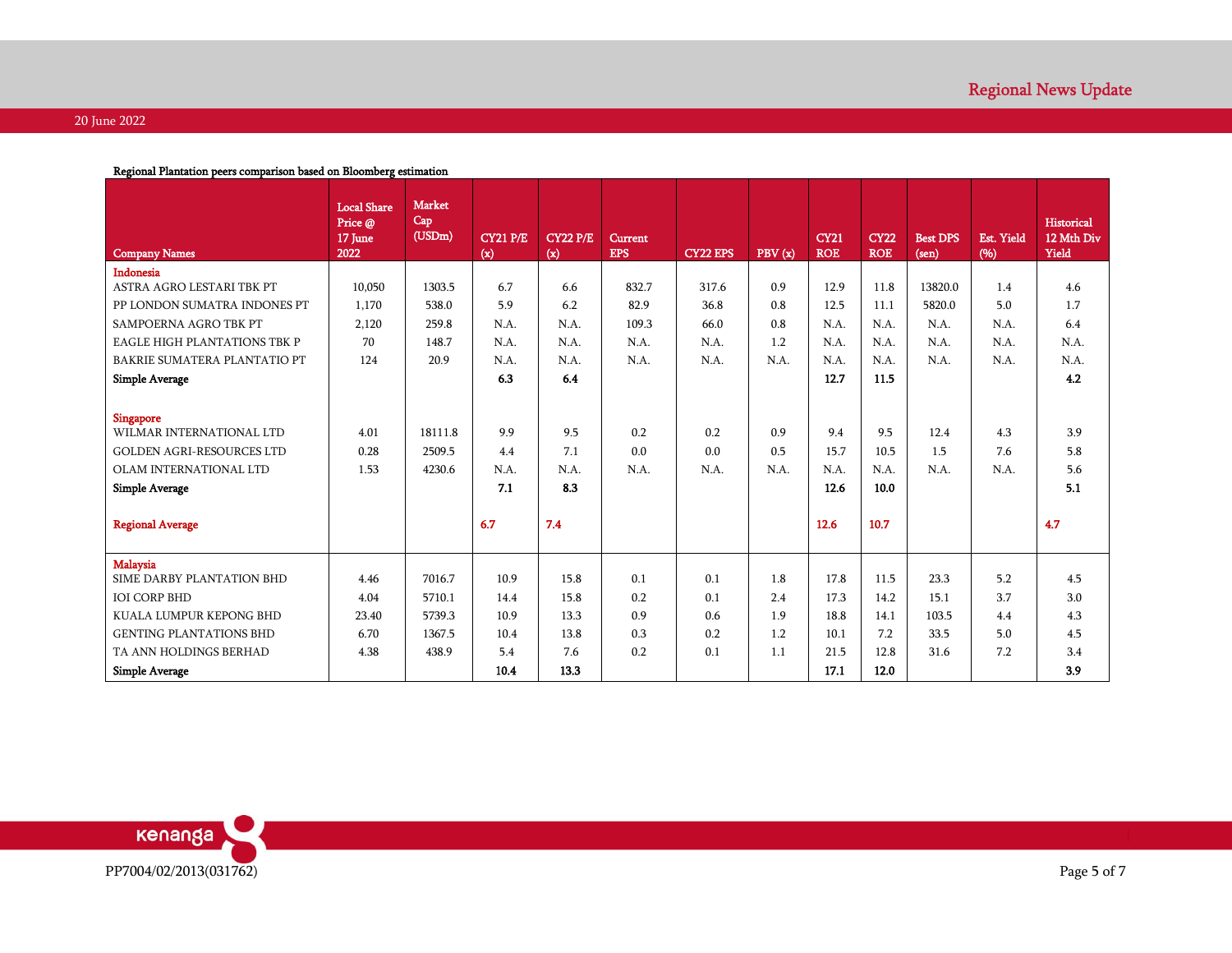| Regional Telco peers comparison based on Bloomberg estimation                                   |                                                  |                                |                       |                       |                              |                           |                                 |                                 |                                   |                           |                           |                                    |                      |                                          |
|-------------------------------------------------------------------------------------------------|--------------------------------------------------|--------------------------------|-----------------------|-----------------------|------------------------------|---------------------------|---------------------------------|---------------------------------|-----------------------------------|---------------------------|---------------------------|------------------------------------|----------------------|------------------------------------------|
| <b>Company Names</b>                                                                            | <b>Local Share</b><br>Price @<br>17 June<br>2022 | <b>Market</b><br>Cap<br>(USDm) | <b>CY21</b><br>P/E(x) | <b>CY22</b><br>P/E(x) | <b>Current</b><br><b>EPS</b> | <b>CY22</b><br><b>EPS</b> | <b>CY21</b><br><b>EV/EBITDA</b> | <b>CY21</b><br><b>EV/EBITDA</b> | PBV<br>$\left( \mathbf{x}\right)$ | <b>CY21</b><br><b>ROE</b> | <b>CY22</b><br><b>ROE</b> | <b>Best</b><br><b>DPS</b><br>(sen) | Est.<br>Yield<br>(%) | <b>Historical</b><br>12 Mth<br>Div Yield |
| Indonesia                                                                                       |                                                  |                                |                       |                       |                              |                           |                                 |                                 |                                   |                           |                           |                                    |                      |                                          |
| TELKOM INDONESIA PERSERO TBK                                                                    | 4,120                                            | 27504.3                        | 15.5                  | 14.2                  | 198.0                        | 207.9                     | 5.7                             | 5.4                             | 3.2                               | 20.8                      | 21.5                      | 20266.5                            | 4.9                  | 3.6                                      |
| PT XL AXIATA TBK                                                                                | 2,330                                            | 1684.0                         | 20.3                  | 16.1                  | 4.1                          | 61.3                      | 4.2                             | 3.9                             | 1.2                               | 6.1                       | 7.1                       | 4908.3                             | 2.1                  | 2.2                                      |
| <b>INDOSAT TBK PT</b>                                                                           | 6,400                                            | 3477.4                         | 51.5                  | 27.4                  | $-345.6$                     | $-242.4$                  | 5.5                             | $5.0\,$                         | 2.0                               | $4.0\,$                   | 6.3                       | 3050.7                             | 0.5                  | 27.3                                     |
| <b>Simple Average</b>                                                                           |                                                  |                                | 29.1                  | 19.2                  |                              |                           | 5.1                             | 4.8                             |                                   | 10.3                      | 11.6                      |                                    |                      | 11.0                                     |
| <b>Singapore</b><br>SINGAPORE TELECOMMUNICATIONS<br><b>STARHUB LTD</b><br><b>Simple Average</b> | 2.47<br>1.24                                     | 29352.5<br>1544.6              | 16.3<br>19.7<br>18.0  | 14.3<br>14.9<br>14.6  | 0.2<br>0.1                   | 0.2<br>0.1                | 12.6<br>6.8<br>9.7              | 12.2<br>5.8<br>9.0              | 1.4<br>5.5                        | 8.7<br>17.1<br>12.9       | 9.6<br>23.7<br>16.7       | 11.5<br>5.4                        | 4.7<br>4.4           | 2.8<br>5.2<br>$4.0\,$                    |
|                                                                                                 |                                                  |                                |                       |                       |                              |                           |                                 |                                 |                                   |                           |                           |                                    |                      |                                          |
| <b>Thailand</b><br>ADVANCED INFO SERVICE PCL                                                    | 202.0                                            | 17026.3                        | 21.3                  | 19.1                  | 10.2                         | 10.8                      | 7.7                             | 7.4                             | 7.9                               | 33.4                      | 35.0                      | 798.7                              | 4.0                  | 3.8                                      |
| TOTAL ACCESS COMMUNICATION                                                                      | 44.5                                             | 2986.1                         | 28.1                  | 24.6                  | 0.6                          | 2.7                       | $6.0\,$                         | 5.8                             | 5.7                               | 18.6                      | 21.1                      | 160.2                              | 3.6                  | 4.7                                      |
|                                                                                                 |                                                  |                                | 24.7                  | 21.8                  |                              |                           | 6.9                             | 6.6                             |                                   | 26.0                      | 28.1                      |                                    |                      | 4.3                                      |
| <b>Simple Average</b>                                                                           |                                                  |                                |                       |                       |                              |                           |                                 |                                 |                                   |                           |                           |                                    |                      |                                          |
| <b>Regional Average</b>                                                                         |                                                  |                                | 24.7                  | 18.7                  |                              |                           | 6.9                             | 6.5                             |                                   | 15.5                      | 17.8                      |                                    |                      | 7.1                                      |
|                                                                                                 |                                                  |                                |                       |                       |                              |                           |                                 |                                 |                                   |                           |                           |                                    |                      |                                          |
| Malaysia                                                                                        |                                                  |                                |                       |                       |                              |                           |                                 |                                 |                                   |                           |                           |                                    |                      |                                          |
| <b>MAXIS BHD</b>                                                                                | 3.22                                             | 5732.9                         | 19.4                  | 17.1                  | 0.3                          | 0.2                       | 8.8                             | 8.5                             | 3.8                               | 19.1                      | 22.1                      | 17.9                               | 5.6                  | 5.6                                      |
| AXIATA GROUP BERHAD                                                                             | 2.75                                             | 5741.0                         | 20.1                  | 17.1                  | 0.1                          | 0.1                       | 4.7                             | 4.5                             | 1.5                               | 5.9                       | 7.2                       | 10.8                               | 3.9                  | 3.5                                      |
| DIGI.COM BHD                                                                                    | 3.18                                             | 5624.6                         | 22.9                  | 19.5                  | 0.2                          | 0.2                       | 9.7                             | 9.5                             | 43.7                              | 167.6                     | 188.5                     | 13.9                               | 4.4                  | 4.5                                      |
| TELEKOM MALAYSIA BHD                                                                            | 5.06                                             | 4343.9                         | 17.0                  | 14.9                  | 0.1                          | 0.3                       | 5.3                             | 5.2                             | 2.5                               | 14.2                      | 14.9                      | 16.0                               | 3.2                  | 2.6                                      |
| <b>Simple Average</b>                                                                           |                                                  |                                | 19.8                  | 17.2                  |                              |                           | 7.1                             | 6.9                             |                                   | 51.7                      | 58.2                      |                                    |                      | 4.0                                      |
|                                                                                                 |                                                  |                                |                       |                       |                              |                           |                                 |                                 |                                   |                           |                           |                                    |                      |                                          |
| kenanga                                                                                         |                                                  |                                |                       |                       |                              |                           |                                 |                                 |                                   |                           |                           |                                    |                      |                                          |
| PP7004/02/2013(031762)                                                                          |                                                  |                                |                       |                       |                              |                           |                                 |                                 |                                   |                           |                           |                                    |                      | Page 6 of 7                              |